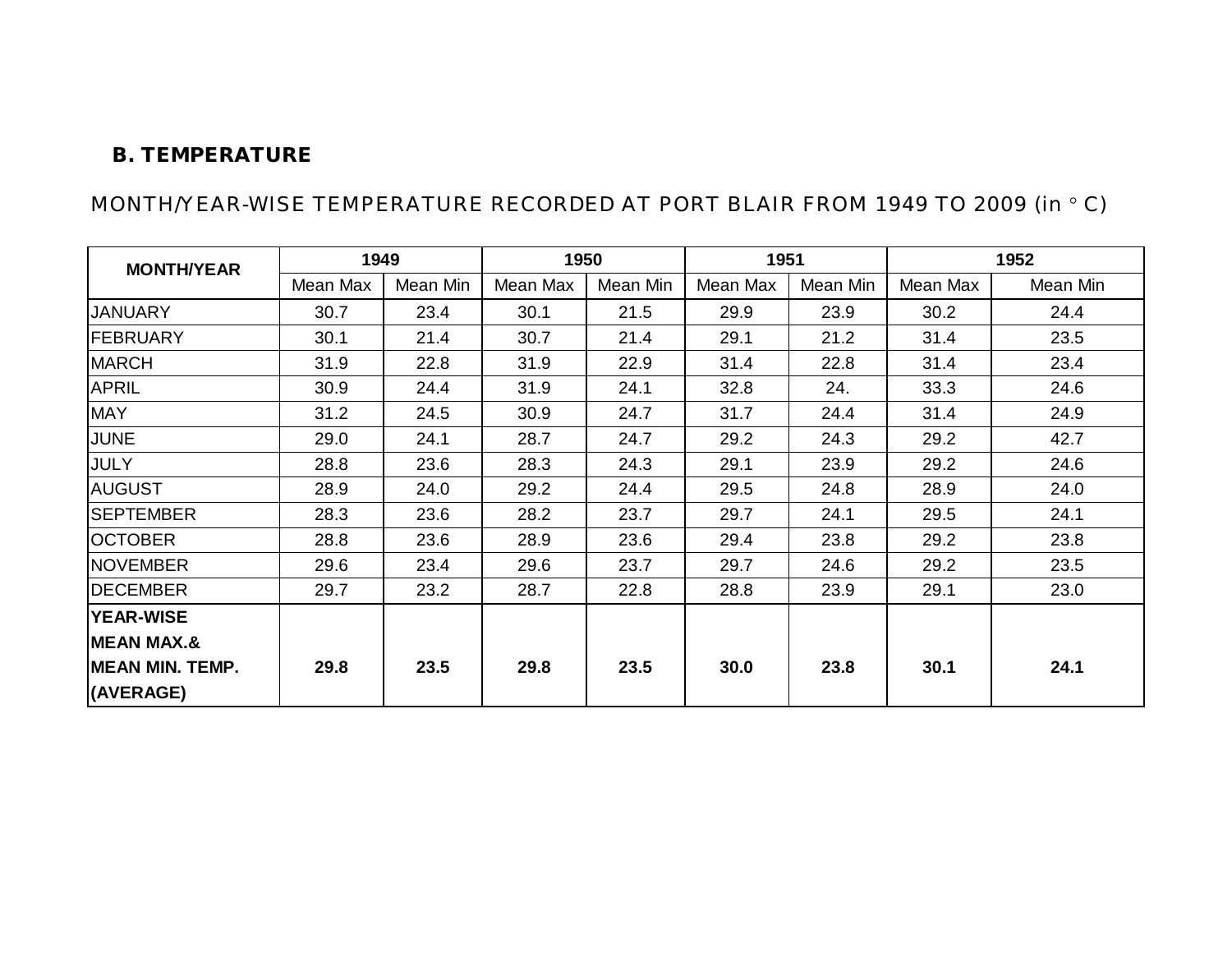| <b>MONTH/YEAR</b>     | 1953     |          | 1954     |          | 1955     |          | 1956     |          |
|-----------------------|----------|----------|----------|----------|----------|----------|----------|----------|
|                       | Mean Max | Mean Min | Mean Max | Mean Min | Mean Max | Mean Min | Mean Max | Mean Min |
| <b>JANUARY</b>        | 29.8     | 23.3     | 30.1     | 22.9     | 30.2     | 23.4     | 29.6     | 21.1     |
| FEBRUARY              | 30.1     | 22.0     | 31.4     | 22.4     | 30.8     | 26.6     | 29.7     | 21.3     |
| <b>MARCH</b>          | 32.1     | 23.8     | 32.4     | 23.4     | 32.0     | 23.3     | 31.4     | 23.4     |
| <b>APRIL</b>          | 32.7     | 24.7     | 33.4     | 24.3     | 33.1     | 24.2     | 31.1     | 23.9     |
| <b>MAY</b>            | 31.3     | 24.7     | 30.3     | 24.4     | 30.6     | 24.2     | 29.9     | 24.3     |
| <b>JUNE</b>           | 29.3     | 24.2     | 29.6     | 24.4     | 28.7     | 24.2     | 29.3     | 24.4     |
| <b>JULY</b>           | 29.2     | 23.7     | 29.1     | 23.7     | 20.2     | 24.1     | 28.7     | 23.9     |
| <b>AUGUST</b>         | 29.2     | 24.2     | 28.6     | 23.9     | 28.6     | 23.6     | 28.3     | 24.0     |
| <b>SEPTEMBER</b>      | 29.1     | 23.8     | 28.2     | 23.2     | 29.2     | 23.6     | 28.7     | 24.1     |
| <b>OCTOBER</b>        | 30.1     | 24.2     | 29.4     | 23.5     | 29.1     | 23.4     | 29.1     | 23.6     |
| NOVEMBER              | 29.5     | 23.9     | 30.8     | 23.3     | 29.0     | 23.7     | 29.9     | 23.6     |
| <b>DECEMBER</b>       | 30.1     | 23.9     | 30.2     | 24.4     | 29.2     | 21.9     | 29.8     | 23.1     |
| <b>YEAR-WISE</b>      |          |          |          |          |          |          |          |          |
| <b>MEAN MAX.&amp;</b> |          |          |          |          |          |          |          |          |
| MEAN MIN. TEMP.       | 30.2     | 23.8     | 30.3     | 23.7     | 29.9     | 23.8     | 29.6     | 23.8     |
| (AVERAGE)             |          |          |          |          |          |          |          |          |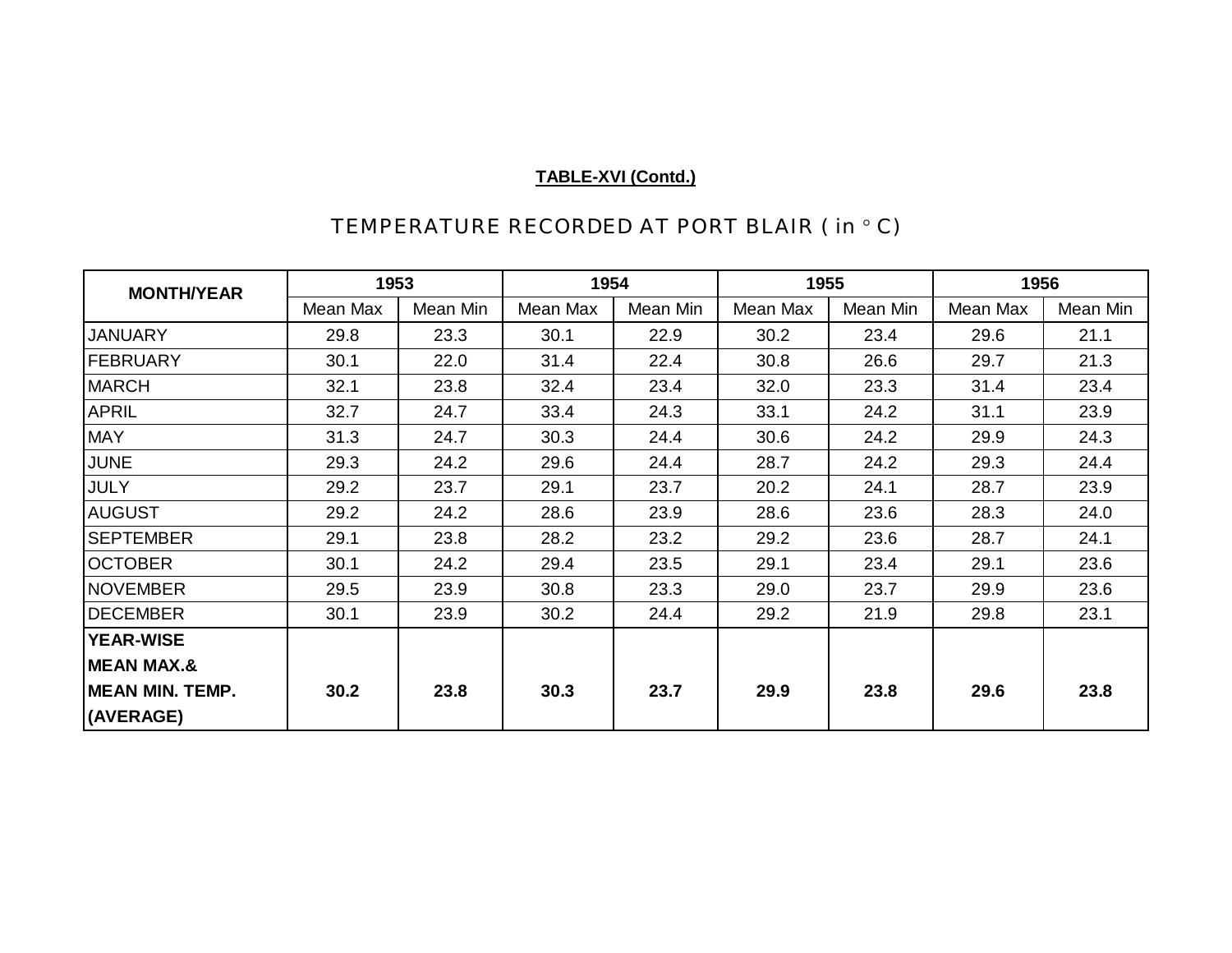| <b>MONTH/YEAR</b>       | 1957     |          | 1958     |          | 1959     |          | 1960     |          |
|-------------------------|----------|----------|----------|----------|----------|----------|----------|----------|
|                         | Mean Max | Mean Min | Mean Max | Mean Min | Mean Max | Mean Min | Mean Max | Mean Min |
| <b>JANUARY</b>          | 30.0     | 21.8     | 31.5     | 23.5     | 30.7     | 23.1     | 30.7     | 23.6     |
| <b>FEBRUARY</b>         | 30.6     | 21.5     | 31.9     | 22.5     | 31.3     | 21.8     | 30.9     | 23.1     |
| <b>MARCH</b>            | 31.6     | 21.4     | 33.1     | 23.4     | 32.1     | 23.1     | 31.1     | 21.9     |
| <b>APRIL</b>            | 33.4     | 24.0     | 33.9     | 25.4     | 32.9     | 24.5     | 33.0     | 24.5     |
| <b>MAY</b>              | 33.1     | 25.2     | 31.8     | 25.4     | 32.1     | 25.0     | 31.4     | 24.8     |
| <b>JUNE</b>             | 29.2     | 24.3     | 29.7     | 24.1     | 30.0     | 24.6     | 29.4     | 24.3     |
| <b>JULY</b>             | 29.3     | 24.2     | 29.3     | 24.2     | 28.7     | 23.6     | 29.5     | 24.5     |
| <b>AUGUST</b>           | 29.1     | 24.1     | 29.2     | 24.2     | 29.1     | 24.6     | 29.5     | 24.9     |
| <b>ISEPTEMBER</b>       | 28.5     | 23.3     | 29.5     | 24.1     | 28.7     | 23.6     | 28.8     | 24.0     |
| <b>OCTOBER</b>          | 29.7     | 23.7     | 29.9     | 24.0     | 29.6     | 23.9     | 29.5     | 23.4     |
| <b>NOVEMBER</b>         | 30.9     | 24.3     | 29.5     | 23.6     | 30.6     | 24.3     | 30.4     | 24.4     |
| <b>DECEMBER</b>         | 31.1     | 24.1     | 29.4     | 22.6     | 30.3     | 24.0     | 30.1     | 23.2     |
| <b>YEAR-WISE</b>        |          |          |          |          |          |          |          |          |
| <b>MEAN MAX.&amp;</b>   |          |          |          |          |          |          |          |          |
| <b>IMEAN MIN. TEMP.</b> | 30.6     | 23.5     | 30.8     | 23.9     | 30.5     | 23.8     | 30.4     | 23.9     |
| (AVERAGE)               |          |          |          |          |          |          |          |          |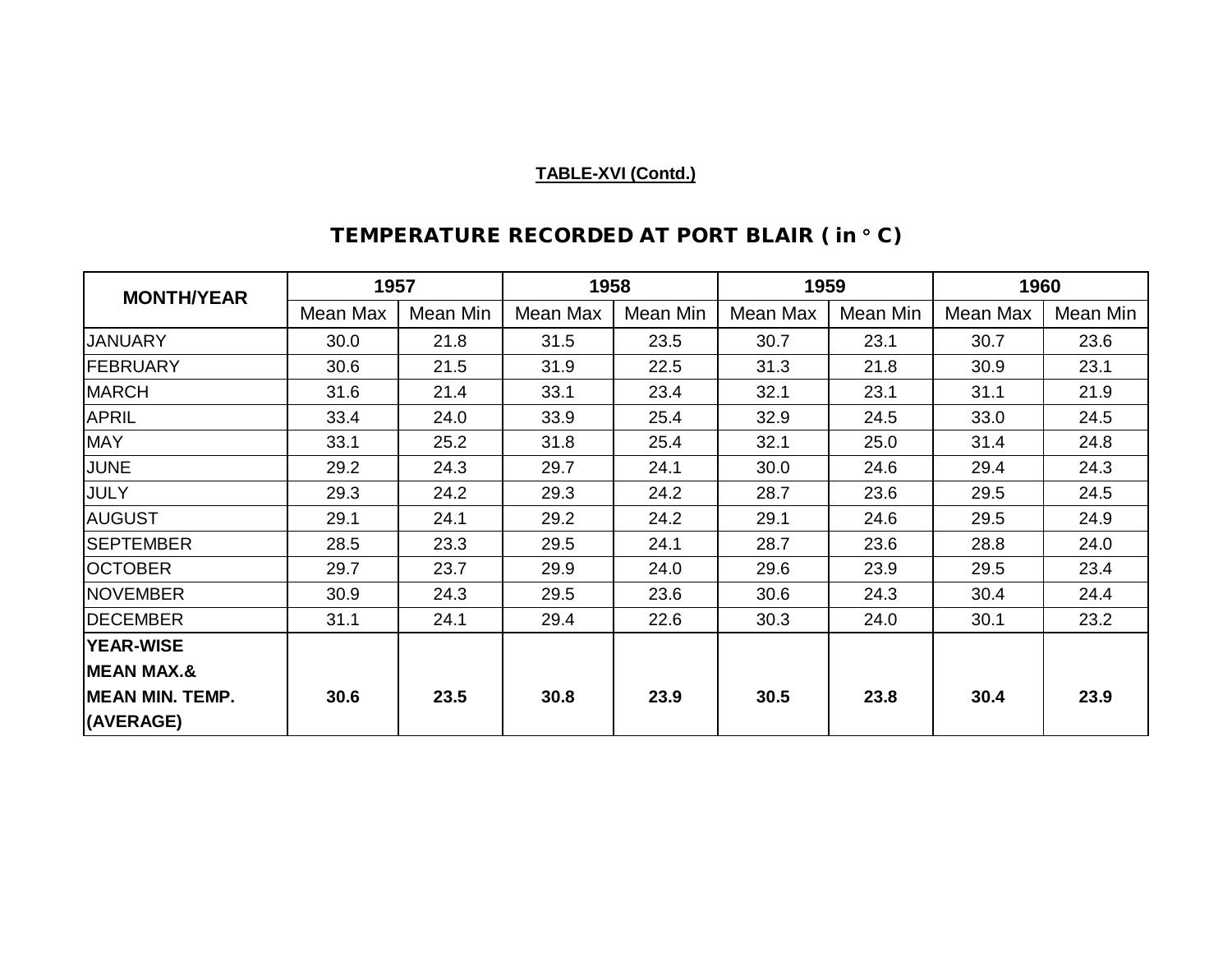| <b>MONTH/YEAR</b> | 1961     |          | 1962     |          | 1963     |          | 1964     |          |
|-------------------|----------|----------|----------|----------|----------|----------|----------|----------|
|                   | Mean Max | Mean Min | Mean Max | Mean Min | Mean Max | Mean Min | Mean Max | Mean Min |
| <b>JANUARY</b>    | 29.9     | 23.7     | 29.1     | 23.4     | 29.5     | 23.7     | 30.1     | 22.0     |
| <b>FEBRUARY</b>   | 30.4     | 23.0     | 30.1     | 22.9     | 30.8     | 22.9     | 31.9     | 23.2     |
| <b>MARCH</b>      | 31.0     | 23.4     | 31.8     | 22.8     | 31.4     | 23.6     | 32.7     | 22.9     |
| <b>APRIL</b>      | 32.2     | 24.8     | 32.8     | 24.4     | 31.8     | 24.4     | 34.0     | 24.0     |
| <b>MAY</b>        | 29.5     | 23.8     | 30.9     | 24.8     | 32.1     | 24.7     | 30.5     | 23.4     |
| <b>JUNE</b>       | 29.4     | 23.9     | 29.6     | 24.6     | 29.6     | 24.4     | 29.5     | 23.2     |
| <b>JULY</b>       | 28.6     | 24.2     | 29.0     | 24.5     | 29.1     | 24.7     | 29.8     | 23.3     |
| <b>AUGUST</b>     | 28.3     | 23.8     | 28.9     | 23.4     | 28.5     | 23.9     | 29.2     | 23.3     |
| <b>SEPTEMBER</b>  | 28.4     | 23.3     | 28.5     | 23.5     | 28.3     | 23.8     | 28.9     | 22.9     |
| <b>OCTOBER</b>    | 28.9     | 32.2     | 30.3     | 24.1     | 29.3     | 23.8     | 29.8     | 22.7     |
| <b>NOVEMBER</b>   | 30.1     | 24.3     | 30.8     | 23.3     | 30.3     | 24.3     | 29.5     | 22.5     |
| <b>DECEMBER</b>   | 29.8     | 23.2     | 29.5     | 28.1     | 29.2     | 23.6     | 29.9     | 22.2     |
| <b>YEAR-WISE</b>  |          |          |          |          |          |          |          |          |
| MEAN MAX.&        |          |          |          |          |          |          |          |          |
| MEAN MIN. TEMP.   | 29.7     | 23.7     | 30.1     | 23.7     | 30.0     | 24.0     | 30.5     | 23.0     |
| (AVERAGE)         |          |          |          |          |          |          |          |          |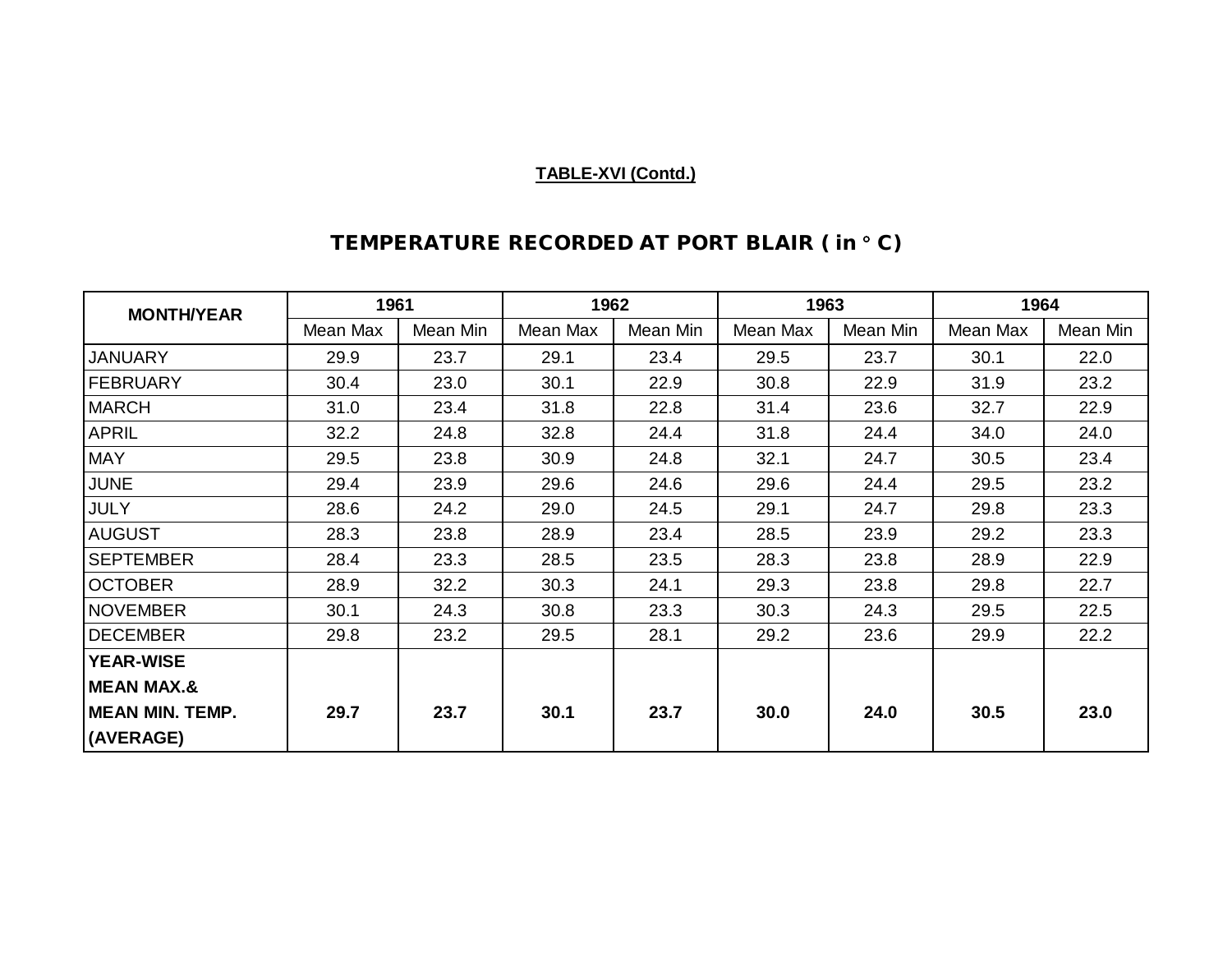| <b>MONTH/YEAR</b>      | 1965     |          | 1966     |          | 1967     |          | 1968     |          |
|------------------------|----------|----------|----------|----------|----------|----------|----------|----------|
|                        | Mean Max | Mean Min | Mean Max | Mean Min | Mean Max | Mean Min | Mean Max | Mean Min |
| <b>JANUARY</b>         | 30.1     | 20.9     | 30.7     | 22.9     | 30.0     | 22.8     | 30.4     | 21.9     |
| <b>FEBRUARY</b>        | 31.5     | 22.0     | 31.7     | 22.7     | 31.2     | 22.0     | 31.1     | 21.5     |
| <b>MARCH</b>           | 31.9     | 22.0     | 32.3     | 31.9     | 32.0     | 22.2     | 32.8     | 23.6     |
| <b>APRIL</b>           | 33.0     | 23.3     | 33.3     | 24.2     | 33.2     | 23.5     | 33.2     | 24.1     |
| <b>MAY</b>             | 31.3     | 23.5     | 30.8     | 24.3     | 30.8     | 23.9     | 31.2     | 24.0     |
| <b>JUNE</b>            | 29.3     | 23.7     | 30.2     | 24.5     | 30.0     | 23.3     | 29.9     | 23.8     |
| <b>JULY</b>            | 29.4     | 23.7     | 29.1     | 23.6     | 28.9     | 23.6     | 29.0     | 23.8     |
| <b>AUGUST</b>          | 29.1     | 22.9     | 29.7     | 23.7     | 28.6     | 23.7     | 29.6     | 24.4     |
| <b>SEPTEMBER</b>       | 28.7     | 22.9     | 29.3     | 23.1     | 29.3     | 23.4     | 29.1     | 23.4     |
| <b>OCTOBER</b>         | 29.9     | 23.1     | 30.3     | 22.9     | 29.6     | 22.9     | 30.5     | 23.5     |
| <b>NOVEMBER</b>        | 30.5     | 23.1     | 30.2     | 23.0     | 30.8     | 23.3     | 31.2     | 23.9     |
| <b>DECEMBER</b>        | 29.8     | 23.7     | 29.9     | 23.0     | 30.2     | 23.3     | 30.9     | 23.5     |
| <b>YEAR-WISE</b>       |          |          |          |          |          |          |          |          |
| <b>MEAN MAX.&amp;</b>  |          |          |          |          |          |          |          |          |
| <b>MEAN MIN. TEMP.</b> | 30.4     | 22.9     | 30.6     | 23.3     | 30.4     | 23.2     | 30.7     | 23.5     |
| (AVERAGE)              |          |          |          |          |          |          |          |          |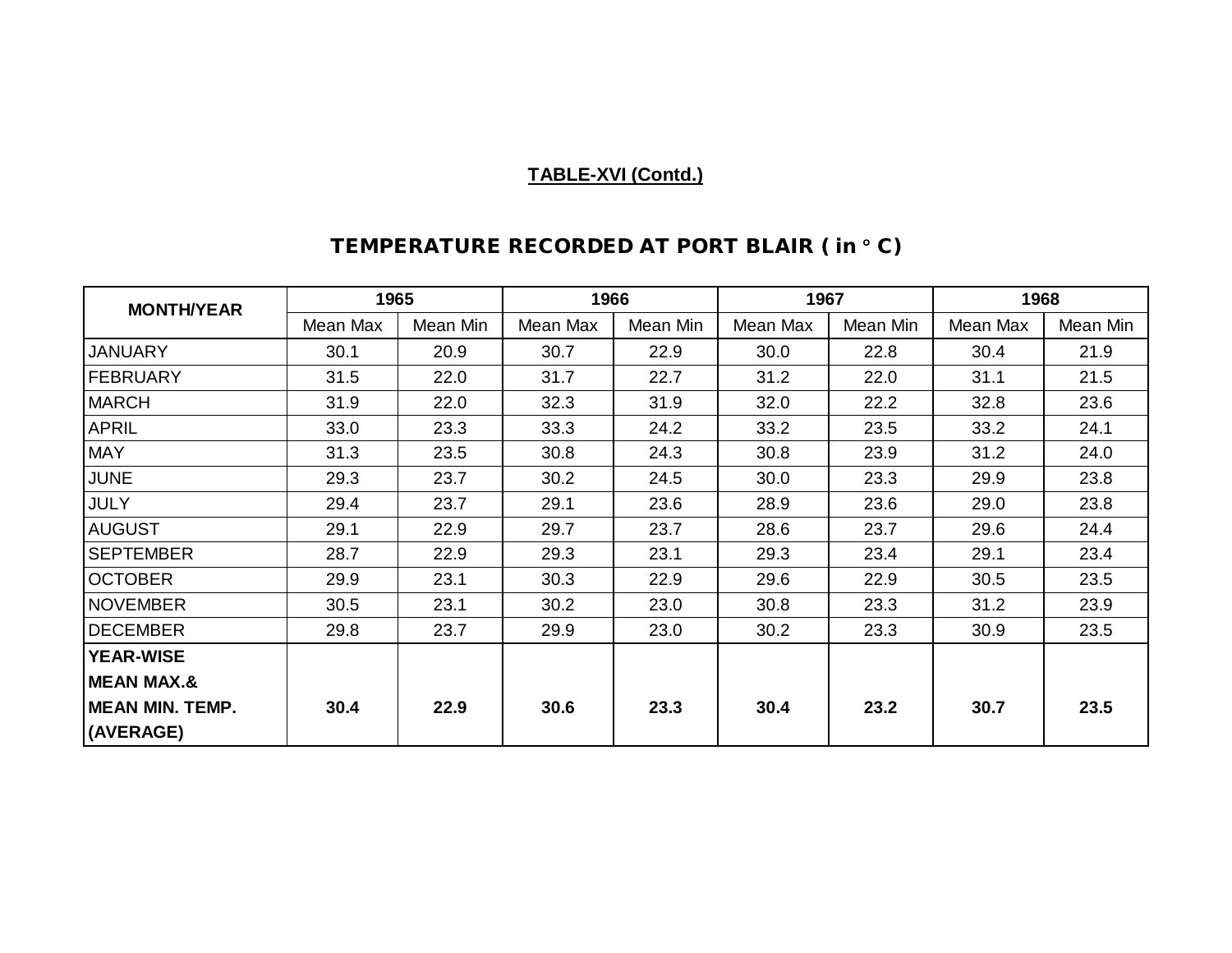| <b>MONTH/YEAR</b>       | 1969     |          | 1970     |          | 1971     |          | 1972     |          |
|-------------------------|----------|----------|----------|----------|----------|----------|----------|----------|
|                         | Mean Max | Mean Min | Mean Max | Mean Min | Mean Max | Mean Min | Mean Max | Mean Min |
| <b>JANUARY</b>          | 30.3     | 22.0     | 30.9     | 22.4     | 30.5     | 22.5     | 30.3     | 20.8     |
| FEBRUARY                | 30.8     | 20.7     | 32.0     | 22.7     | 31.4     | 21.0     | 31.2     | 19.7     |
| <b>MARCH</b>            | 32.6     | 22.6     | 33.0     | 22.9     | 32.1     | 22.3     | 31.8     | 20.9     |
| <b>APRIL</b>            | 33.7     | 25.0     | 33.8     | 24.5     | 33.5     | 23.4     | 31.2     | 22.4     |
| <b>MAY</b>              | 31.8     | 24.5     | 31.0     | 24.0     | 30.7     | 23.0     | 30.0     | 22.5     |
| <b>JUNE</b>             | 29.8     | 24.4     | 30.1     | 24.1     | 29.3     | 23.5     | 29.2     | 22.7     |
| <b>JULY</b>             | 29.5     | 24.1     | 29.3     | 23.2     | 28.9     | 22.8     | 28.9     | 22.9     |
| <b>AUGUST</b>           | 29.5     | 23.6     | 29.3     | 23.3     | 29.4     | 22.6     | 29.3     | 22.9     |
| <b>SEPTEMBER</b>        | 29.4     | 23.3     | 29.5     | 23.0     | 29.2     | 22.4     | 29.3     | 22.2     |
| <b>OCTOBER</b>          | 30.9     | 23.2     | 29.5     | 22.7     | 28.9     | 22.1     | 29.8     | 22.1     |
| NOVEMBER                | 30.3     | 23.0     | 29.8     | 22.8     | 29.6     | 21.9     | 29.1     | 22.1     |
| <b>DECEMBER</b>         | 31.1     | 23.7     | 20.9     | 22.3     | 30.5     | 22.9     | 29.0     | 21.5     |
| <b>YEAR-WISE</b>        |          |          |          |          |          |          |          |          |
| <b>MEAN MAX.&amp;</b>   |          |          |          |          |          |          |          |          |
| <b>IMEAN MIN. TEMP.</b> | 30.8     | 23.3     | 30.7     | 23.2     | 30.3     | 22.5     | 29.9     | 21.9     |
| (AVERAGE)               |          |          |          |          |          |          |          |          |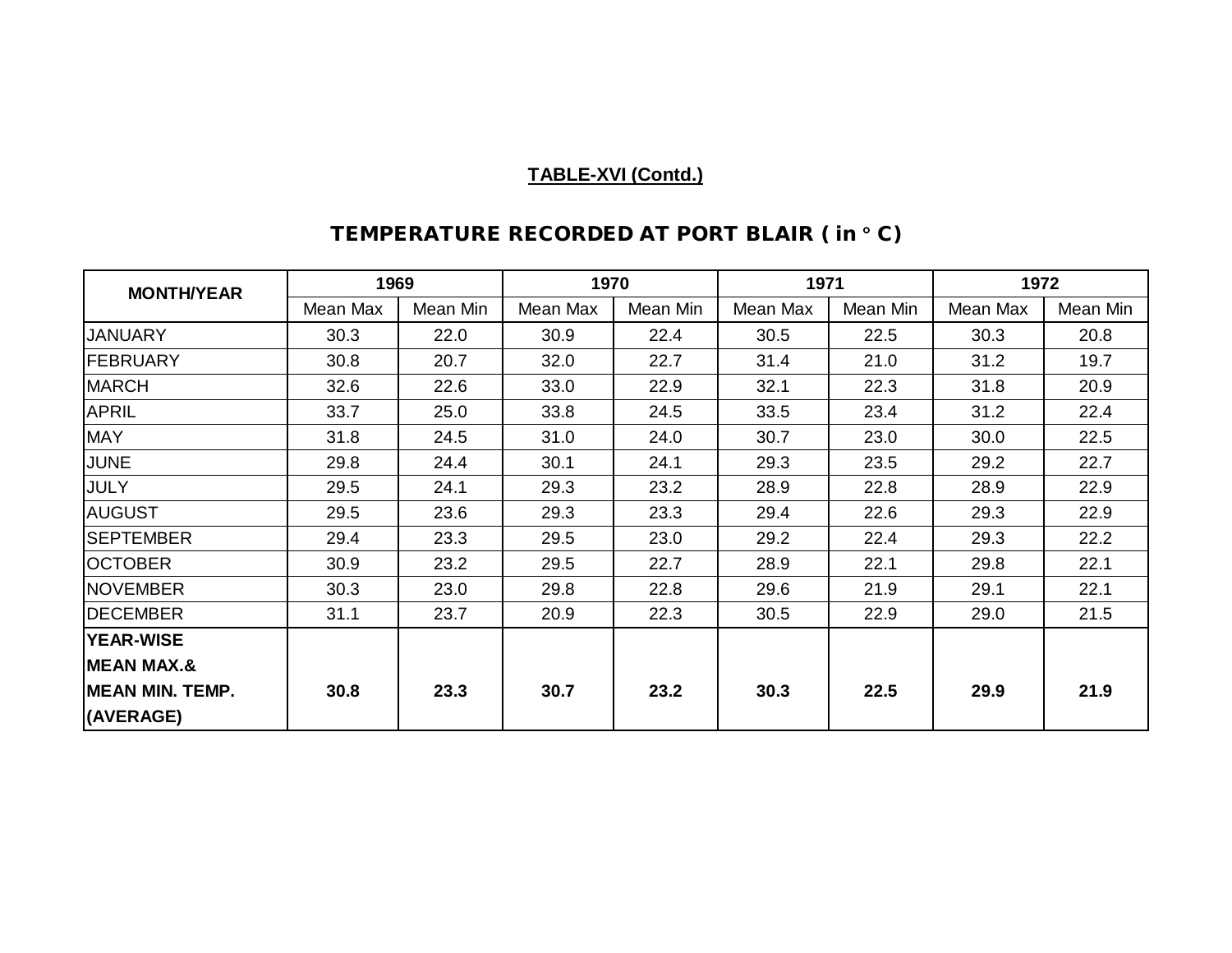| <b>MONTH/YEAR</b>      | 1973     |          | 1974     |          | 1975     |          | 1976     |          |
|------------------------|----------|----------|----------|----------|----------|----------|----------|----------|
|                        | Mean Max | Mean Min | Mean Max | Mean Min | Mean Max | Mean Min | Mean Max | Mean Min |
| <b>JANUARY</b>         | 29.2     | 20.2     | 28.1     | 19.9     | 28.6     | 21.7     | 28.0     | 19.7     |
| FEBRUARY               | 30.6     | 21.6     | 29.1     | 20.6     | 29.3     | 20.7     | 29.4     | 18.6     |
| <b>MARCH</b>           | 31.2     | 22.4     | 30.7     | 22.3     | 30.9     | 21.5     | 30.4     | 20.6     |
| <b>APRIL</b>           | 32.8     | 24.9     | 31.2     | 23.4     | 32.2     | 24.3     | 31.9     | 22.1     |
| <b>MAY</b>             | 30.1     | 23.9     | 30.1     | 23.2     | 30.7     | 23.3     | 29.7     | 21.7     |
| JUNE                   | 29.4     | 24.2     | 29.4     | 23.2     | 28.3     | 22.5     | 29.0     | 21.0     |
| <b>JULY</b>            | 29.1     | 24.2     | 28.9     | 22.9     | 28.8     | 22.4     | 28.4     | 21.2     |
| <b>AUGUST</b>          | 28.8     | 23.7     | 28.7     | 23.2     | 28.9     | 22.9     | 28.6     | 21.2     |
| <b>SEPTEMBER</b>       | 29.0     | 23.3     | 29.1     | 22.7     | 29.0     | 21.5     | 28.0     | 20.8     |
| <b>OCTOBER</b>         | 29.1     | 23.2     | 28.9     | 21.9     | 28.7     | 22.0     | 29.5     | 20.6     |
| <b>NOVEMBER</b>        | 28.8     | 22.6     | 29.3     | 22.1     | 28.9     | 22.2     | 28.6     | 21.2     |
| <b>DECEMBER</b>        | 28.1     | 23.1     | 28.8     | 22.0     | 28.1     | 21.0     | 27.5     | 20.4     |
| <b>YEAR-WISE</b>       |          |          |          |          |          |          |          |          |
| <b>MEAN MAX.&amp;</b>  |          |          |          |          |          |          |          |          |
| <b>MEAN MIN. TEMP.</b> | 29.7     | 23.6     | 29.4     | 22.3     | 29.4     | 22.2     | 29.1     | 20.8     |
| (AVERAGE)              |          |          |          |          |          |          |          |          |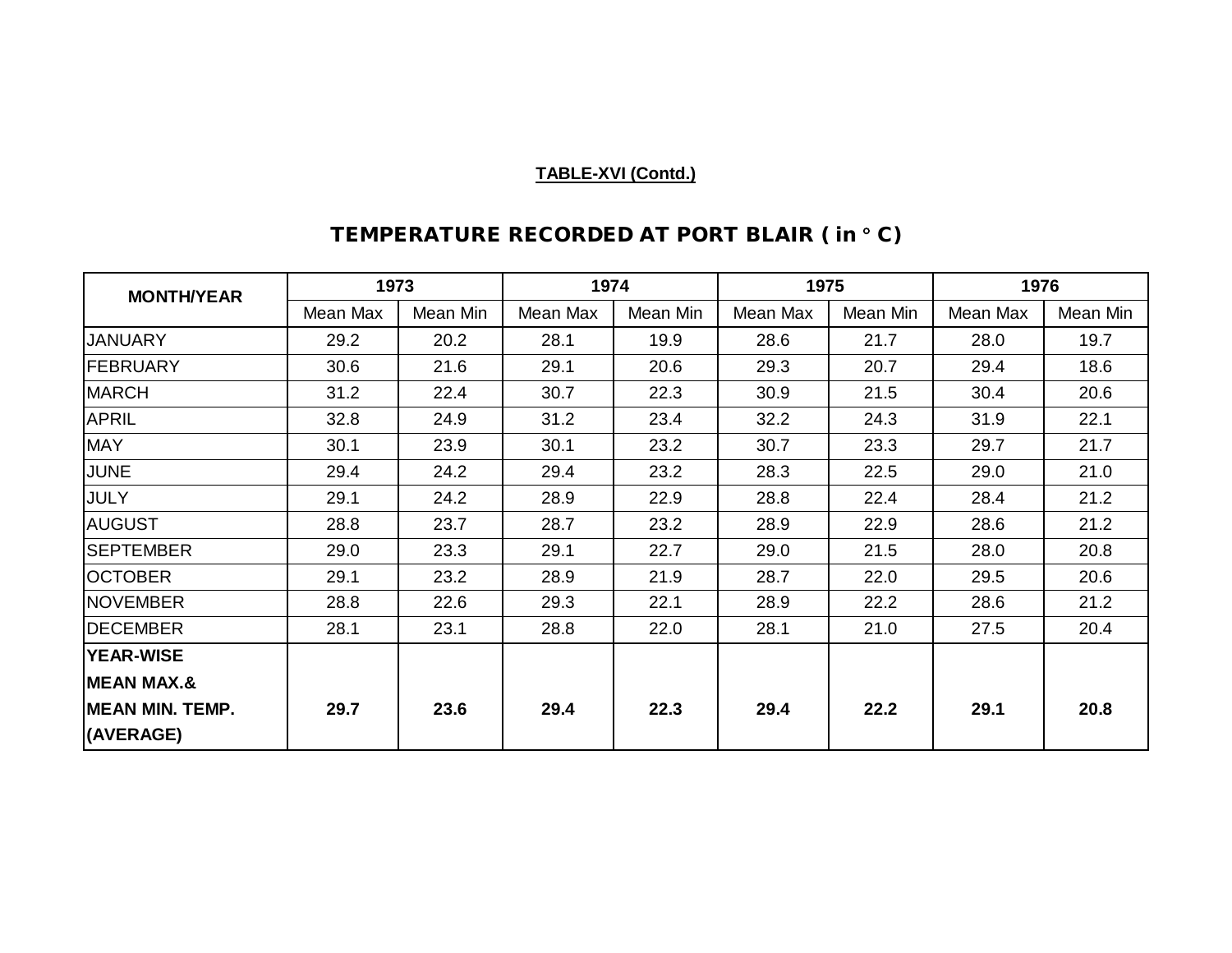| <b>MONTH/YEAR</b>      | 1977     |          | 1978     |          | 1979     |          | 1980     |          |
|------------------------|----------|----------|----------|----------|----------|----------|----------|----------|
|                        | Mean Max | Mean Min | Mean Max | Mean Min | Mean Max | Mean Min | Mean Max | Mean Min |
| <b>JANUARY</b>         | 28.3     | 18.6     | 29.0     | 18.7     | 30.0     | 21.8     | 29.9     | 21.5     |
| FEBRUARY               | 28.7     | 20.8     | 29.9     | 19.5     | 30.6     | 20.5     | 30.5     | 21.6     |
| <b>MARCH</b>           | 30.6     | 21.3     | 30.9     | 19.4     | 31.5     | 21.8     | 31.3     | 22.1     |
| <b>APRIL</b>           | 32.2     | 21.9     | 32.3     | 21.1     | 31.2     | 23.0     | 32.8     | 24.8     |
| <b>MAY</b>             | 30.8     | 21.9     | 31.5     | 21.5     | 32.8     | 22.2     | 31.3     | 23.6     |
| <b>JUNE</b>            | 29.8     | 21.8     | 29.4     | 21.7     | 29.5     | 24.9     | 29.6     | 23.7     |
| <b>JULY</b>            | 29.4     | 21.4     | 28.4     | 21.3     | 29.3     | 24.0     | 29.9     | 23.3     |
| <b>AUGUST</b>          | 29.1     | 20.8     | 28.6     | 23.0     | 29.6     | 24.4     | 28.8     | 23.1     |
| <b>SEPTEMBER</b>       | 29.0     | 20.6     | 29.0     | 22.4     | 29.6     | 23.7     | 29.8     | 23.1     |
| <b>OCTOBER</b>         | 29.8     | 20.9     | 29.5     | 21.6     | 30.1     | 23.6     | 30.0     | 22.8     |
| <b>NOVEMBER</b>        | 29.5     | 21.2     | 29.6     | 22.0     | 29.7     | 24.5     | 30.0     | 23.7     |
| <b>DECEMBER</b>        | 29.8     | 21.1     | 29.6     | 22.8     | 29.9     | 23.8     | 28.8     | 23.5     |
| <b>YEAR-WISE</b>       |          |          |          |          |          |          |          |          |
| <b>MEAN MAX.&amp;</b>  |          |          |          |          |          |          |          |          |
| <b>MEAN MIN. TEMP.</b> | 29.8     | 21.0     | 29.8     | 21.1     | 30.2     | 23.4     | 30.2     | 23.1     |
| (AVERAGE)              |          |          |          |          |          |          |          |          |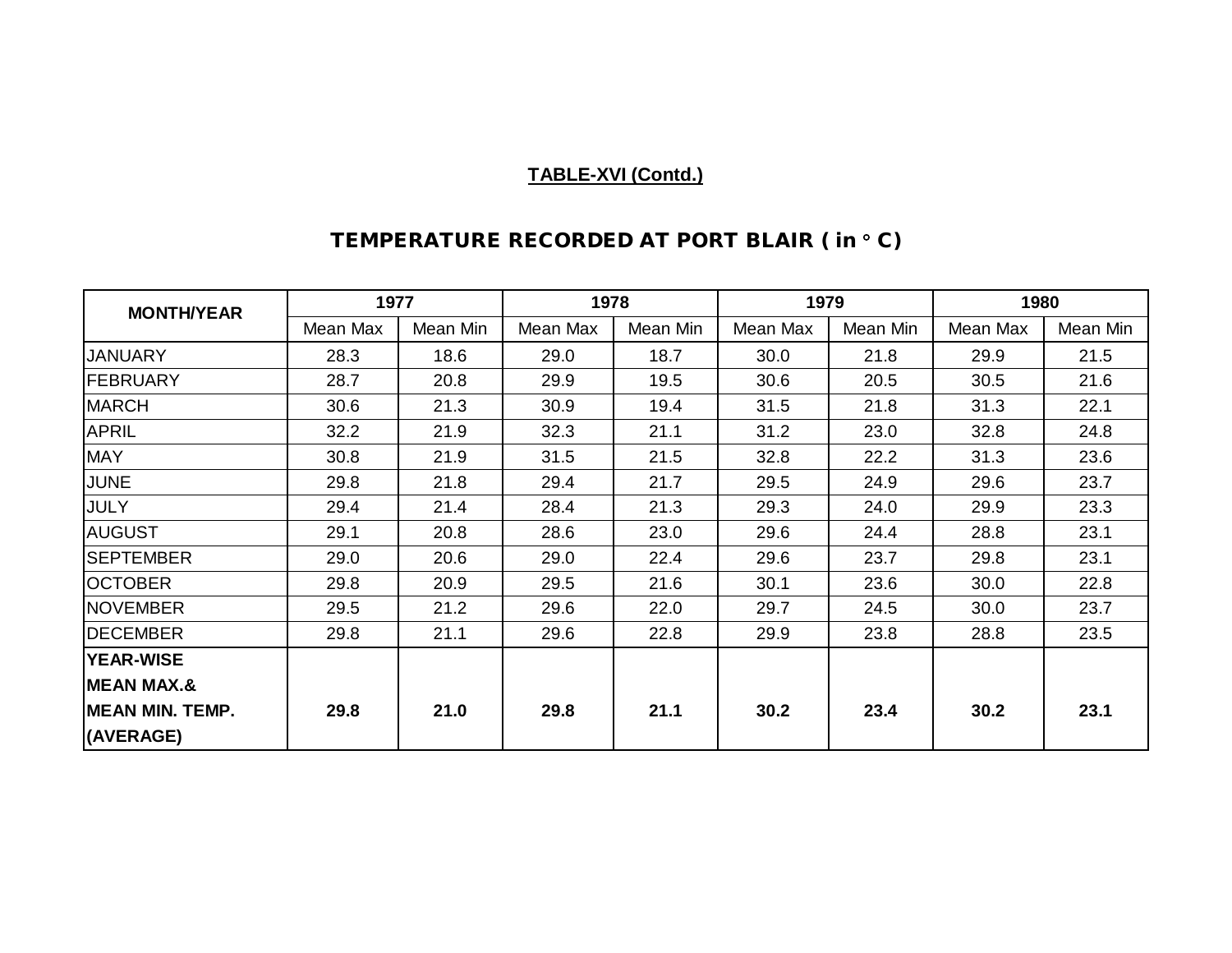| <b>MONTH/YEAR</b>      | 1981     |          |          | 1982     | 1983     |          | 1984     |           |
|------------------------|----------|----------|----------|----------|----------|----------|----------|-----------|
|                        | Mean Max | Mean Min | Mean Max | Mean Min | Mean Max | Mean Min | Mean Max | Mean Min  |
| <b>JANUARY</b>         | 29.2     | 22.0     | 29.0     | 21.3     | 29.3     | 23.4     | 28.4     | 22.1      |
| FEBRUARY               | 30.0     | 21.9     | 29.7     | 20.8     | 30.0     | 21.4     | 29.6     | 24.5      |
| <b>MARCH</b>           | 31.4     | 23.6     | 31.2     | 21.6     | 31.1     | 22.1     | 30.6     | 22.6      |
| <b>APRIL</b>           | 32.1     | 24.5     | 32.0     | 23.9     | 32.7     | 24.2     | 31.9     | <b>NA</b> |
| <b>MAY</b>             | 31.4     | 24.5     | 31.7     | 23.8     | 32.9     | 24.5     | 30.9     | 24.0      |
| <b>JUNE</b>            | 29.4     | 23.1     | 29.4     | 23.3     | 30.1     | 23.9     | 29.5     | 25.5      |
| <b>JULY</b>            | 29.4     | 23.9     | 29.0     | 23.0     | 29.4     | 23.3     | 29.1     | 23.6      |
| <b>AUGUST</b>          | 28.9     | 23.2     | 29.0     | 23.4     | 29.3     | 26.5     | 30.6     | 24.4      |
| <b>SEPTEMBER</b>       | 29.1     | 23.3     | 28.9     | 22.5     | 28.9     | 23.7     | 29.0     | 23.1      |
| <b>OCTOBER</b>         | 29.7     | 23.5     | 29.9     | 21.8     | 29.1     | 22.7     | 29.5     | 23.1      |
| <b>NOVEMBER</b>        | 29.3     | 23.3     | 29.7     | 22.4     | 28.9     | 22.3     | 29.9     | 24.2      |
| <b>DECEMBER</b>        | 28.7     | 22.7     | 29.0     | 21.6     | 28.7     | 22.6     | 28.7     | 22.7      |
| <b>YEAR-WISE</b>       |          |          |          |          |          |          |          |           |
| <b>MEAN MAX.&amp;</b>  |          |          |          |          |          |          |          |           |
| <b>MEAN MIN. TEMP.</b> | 29.9     | 23.2     | 29.9     | 22.5     | 30.0     | 23.4     | 29.8     | 23.6      |
| (AVERAGE)              |          |          |          |          |          |          |          |           |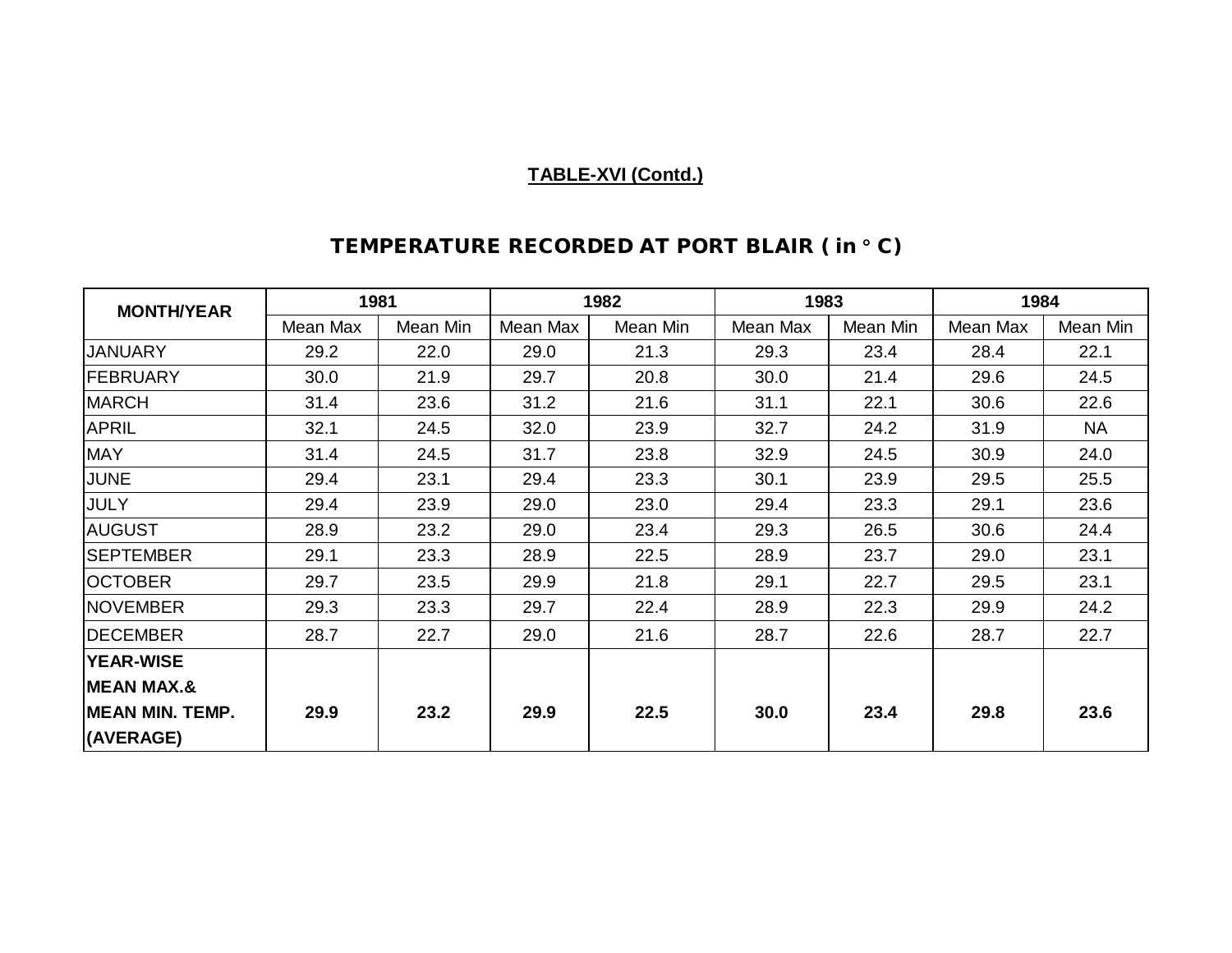| <b>MONTH/YEAR</b>      | 1985     |          | 1986     |          | 1987     |          | 1988     |          |
|------------------------|----------|----------|----------|----------|----------|----------|----------|----------|
|                        | Mean Max | Mean Min | Mean Max | Mean Min | Mean Max | Mean Min | Mean Max | Mean Min |
| <b>JANUARY</b>         | 29.3     | 22.9     | 29.2     | 22.6     | 29.5     | 21.2     | 29.4     | 21.2     |
| FEBRUARY               | 29.9     | 22.3     | 29.7     | 20.7     | 29.8     | 20.1     | 30.7     | 22.3     |
| <b>MARCH</b>           | 31.2     | 22.8     | 31.1     | 23.1     | 31.0     | 22.8     | 31.2     | 21.0     |
| <b>APRIL</b>           | 32.4     | 24.1     | 32.4     | 21.8     | 32.6     | 24.6     | 32.4     | 23.0     |
| <b>MAY</b>             | 31.5     | 24.5     | 31.5     | 22.8     | 31.2     | 23.8     | 30.3     | 22.8     |
| JUNE                   | 29.2     | 23.3     | 29.5     | 22.9     | 30.0     | 24.2     | 29.7     | 22.7     |
| <b>JULY</b>            | 28.9     | 23.5     | 29.3     | 23.2     | 30.4     | 24.7     | 29.4     | 22.0     |
| <b>AUGUST</b>          | 28.9     | 23.6     | 28.7     | 22.5     | 29.0     | 22.8     | 29.4     | 21.8     |
| <b>SEPTEMBER</b>       | 28.7     | 23.1     | 29.2     | 22.3     | 29.9     | 23.2     | 28.9     | 20.8     |
| <b>OCTOBER</b>         | 29.1     | 23.0     | 29.5     | 21.3     | 30.1     | 22.9     | 29.4     | 20.4     |
| <b>NOVEMBER</b>        | 29.3     | 22.8     | 29.6     | 29.9     | 29.8     | 22.2     | 28.4     | 20.6     |
| <b>DECEMBER</b>        | 29.3     | 23.2     | 29.6     | 22.0     | 28.8     | 22.6     | 28.8     | 20.6     |
| <b>YEAR-WISE</b>       |          |          |          |          |          |          |          |          |
| <b>MEAN MAX.&amp;</b>  |          |          |          |          |          |          |          |          |
| <b>MEAN MIN. TEMP.</b> | 29.1     | 23.3     | 29.9     | 22.2     | 30.2     | 22.9     | 29.8     | 21.6     |
| (AVERAGE)              |          |          |          |          |          |          |          |          |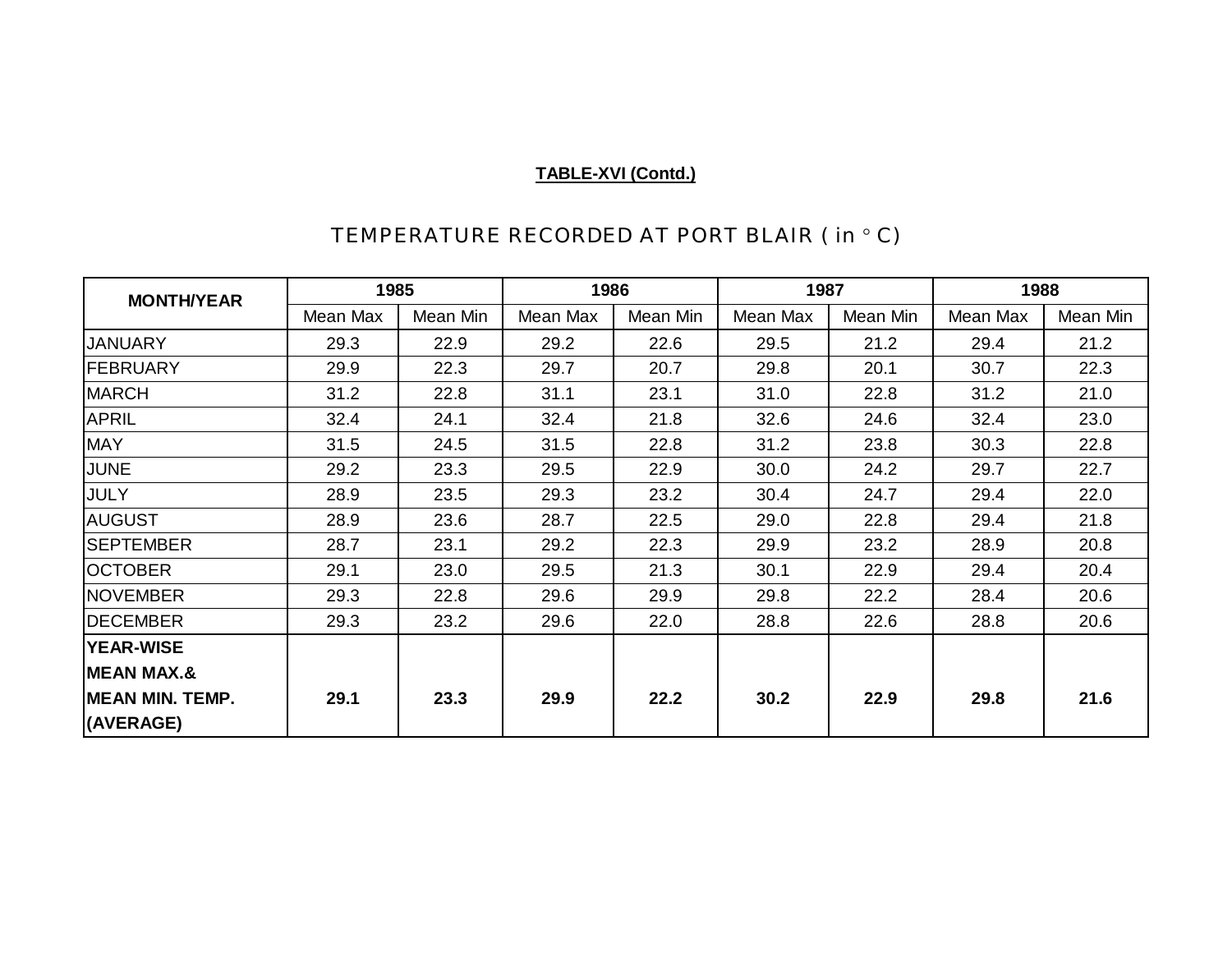| <b>MONTH/YEAR</b>      | 1989     |          | 1990     |          | 1991     |          | 1992     |          |
|------------------------|----------|----------|----------|----------|----------|----------|----------|----------|
|                        | Mean Max | Mean Min | Mean Max | Mean Min | Mean Max | Mean Min | Mean Max | Mean Min |
| <b>JANUARY</b>         | 28.7     | 19.4     | 29.3     | 22.3     | 29.5     | 23.1     | 28.4     | 22.0     |
| FEBRUARY               | 29.4     | 17.8     | 30.7     | 23.4     | 30.4     | 22.4     | 29.0     | 20.3     |
| <b>MARCH</b>           | 30.4     | 19.4     | 31.4     | 23.5     | 31.5     | 23.5     | 30.6     | 21.4     |
| <b>APRIL</b>           | 32.3     | 20.5     | 31.8     | 24.9     | 31.9     | 24.7     | 32.3     | 23.7     |
| <b>MAY</b>             | 30.6     | 21.2     | 30.7     | 24.7     | 31.4     | 25.1     | 31.6     | 24.3     |
| <b>JUNE</b>            | 28.9     | 20.8     | 29.7     | 25.1     | 31.2     | 23.5     | 30.0     | 25.9     |
| <b>JULY</b>            | 28.9     | 20.6     | 29.4     | 24.5     | 29.4     | 24.9     | 29.3     | 23.6     |
| <b>AUGUST</b>          | 28.8     | 20.3     | 29.2     | 24.4     | 28.7     | 23.7     | 28.2     | 23.4     |
| <b>SEPTEMBER</b>       | 29.2     | 20.0     | 29.2     | 24.0     | 28.7     | 23.5     | 28.8     | 22.5     |
| <b>OCTOBER</b>         | 29.6     | 24.5     | 29.9     | 24.2     | 28.9     | 23.3     | 29.2     | 22.9     |
| <b>NOVEMBER</b>        | 29.2     | 20.0     | 28.7     | 22.1     | 29.1     | 23.3     | 29.2     | 23.4     |
| <b>DECEMBER</b>        | 29.2     | 20.1     | 29.3     | 24.8     | 29.2     | 23.5     | 29.0     | 23.3     |
| <b>YEAR-WISE</b>       |          |          |          |          |          |          |          |          |
| <b>MEAN MAX.&amp;</b>  |          |          |          |          |          |          |          |          |
| <b>MEAN MIN. TEMP.</b> | 29.6     | 20.4     | 29.9     | 24.2     | 30.0     | 23.7     | 29.6     | 23.0     |
| (AVERAGE)              |          |          |          |          |          |          |          |          |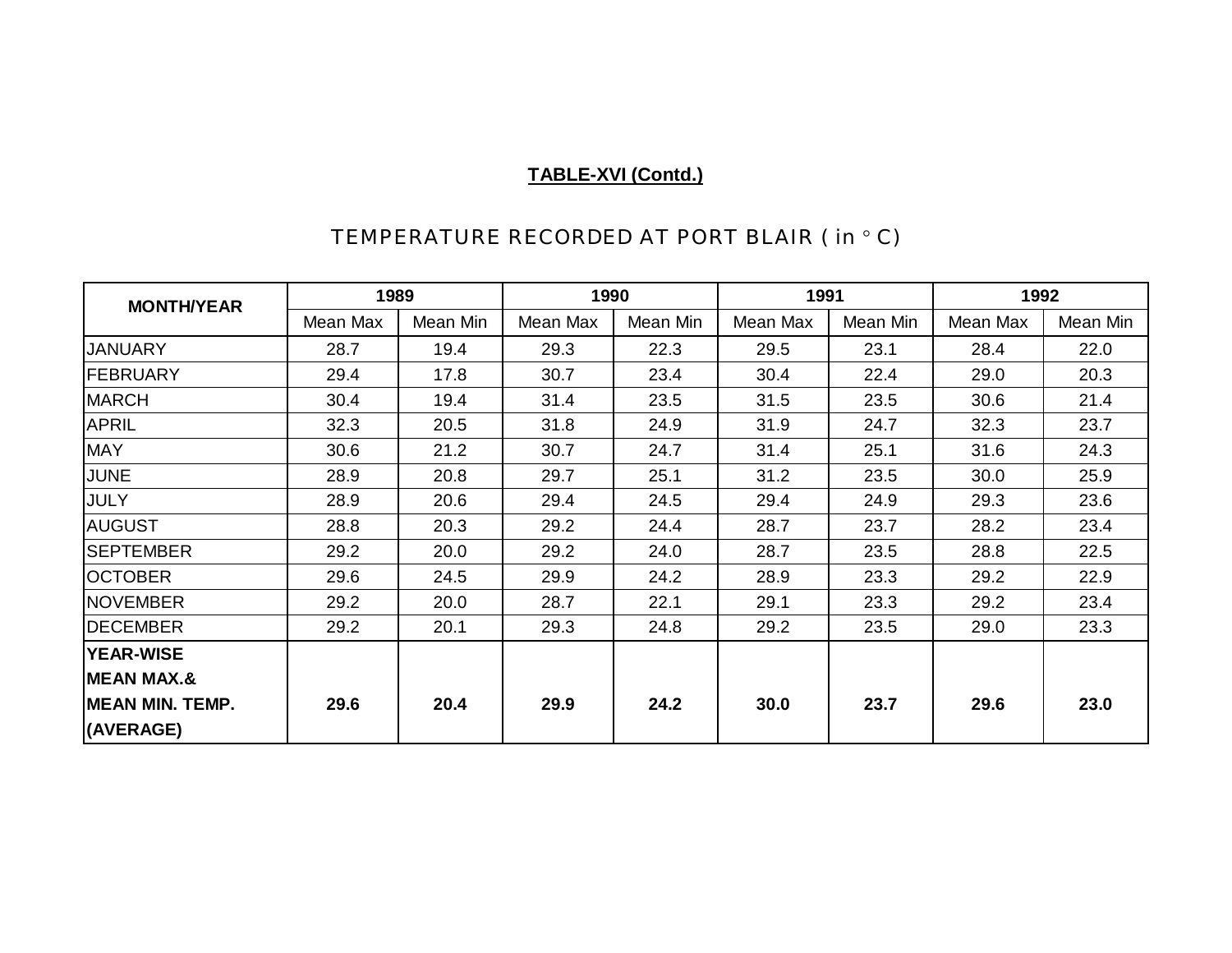| <b>MONTH/YEAR</b>      | 1993     |          | 1994     |          | 1995     |          | 1996     |          |
|------------------------|----------|----------|----------|----------|----------|----------|----------|----------|
|                        | Mean Max | Mean Min | Mean Max | Mean Min | Mean Max | Mean Min | Mean Max | Mean Min |
| <b>JANUARY</b>         | 29.0     | 21.6     | 30.1     | 23.5     | 29.4     | 22.8     | 29.2     | 21.9     |
| FEBRUARY               | 30.5     | 21.2     | 30.9     | 23.7     | 31.0     | 22.6     | 30.0     | 23.0     |
| <b>MARCH</b>           | 31.1     | 23.1     | 30.9     | 23.1     | 31.7     | 23.3     | 31.7     | 23.5     |
| <b>APRIL</b>           | 32.4     | 24.8     | 31.6     | 23.9     | 33.1     | 25.3     | 32.5     | 24.3     |
| <b>MAY</b>             | 31.4     | 25.2     | 31.1     | 24.5     | 31.5     | 25.2     | 30.5     | 24.4     |
| <b>JUNE</b>            | 30.2     | 25.6     | 29.1     | 24.2     | 29.6     | 24.8     | 29.7     | 26.4     |
| <b>JULY</b>            | 27.9     | 24.3     | 28.6     | 22.7     | 29.2     | 23.7     | 29.4     | 24.2     |
| <b>AUGUST</b>          | 29.0     | 24.6     | 28.8     | 23.4     | 29.0     | 23.9     | 29.5     | 23.7     |
| <b>SEPTEMBER</b>       | 28.7     | 23.8     | 29.0     | 22.7     | 29.3     | 23.7     | 29.9     | 23.0     |
| <b>OCTOBER</b>         | 29.5     | 24.0     | 30.0     | 22.9     | 29.9     | 23.8     | 28.7     | 22.9     |
| <b>NOVEMBER</b>        | 29.9     | 24.9     | 30.0     | 28.9     | 29.8     | 23.0     | 29.8     | 23.6     |
| <b>DECEMBER</b>        | 29.9     | 24.3     | 31.0     | 22.6     | 29.4     | 22.9     | 29.5     | 22.8     |
| <b>YEAR-WISE</b>       |          |          |          |          |          |          |          |          |
| <b>MEAN MAX.&amp;</b>  |          |          |          |          |          |          |          |          |
| <b>MEAN MIN. TEMP.</b> | 30.0     | 24.0     | 30.1     | 23.4     | 30.2     | 23.8     | 30.0     | 23.6     |
| (AVERAGE)              |          |          |          |          |          |          |          |          |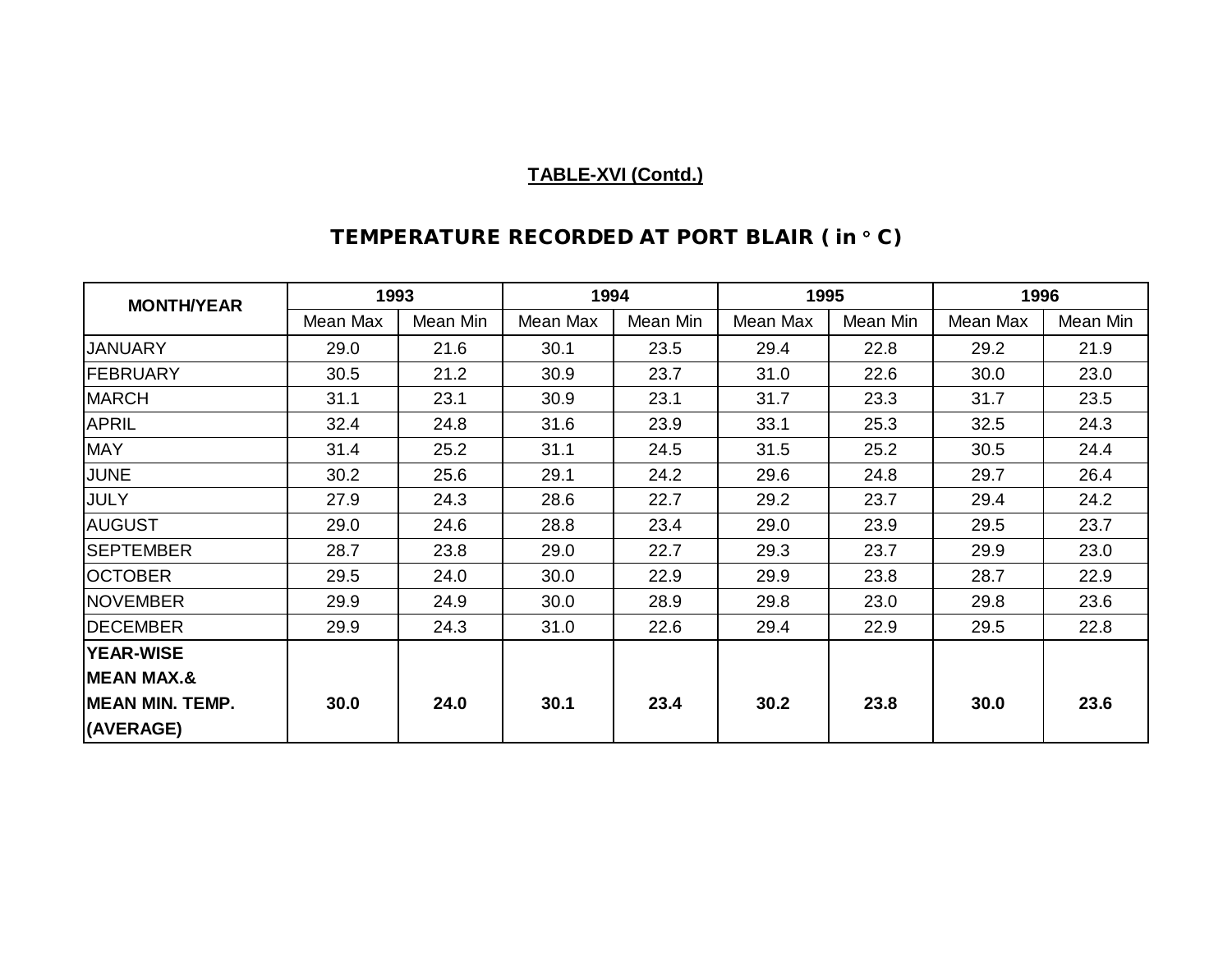| <b>MONTH/YEAR</b>       | 1997              |      | 1998     |          | 1999     |          | 2000     |          |
|-------------------------|-------------------|------|----------|----------|----------|----------|----------|----------|
|                         | Mean Max Mean Min |      | Mean Max | Mean Min | Mean Max | Mean Min | Mean Max | Mean Min |
| JANUARY                 | 29.2              | 21.5 | 30.2     | 22.5     | 29.8     | 22.1     | 30.0     | 22.3     |
| FEBRUARY                | 30.0              | 20.4 | 30.8     | 21.9     | 30.7     | 22.8     | 30.2     | 21.5     |
| <b>MARCH</b>            | 31.5              | 22.5 | 32.0     | 22.3     | 31.8     | 22.0     | 30.5     | 22.0     |
| <b>APRIL</b>            | 32.1              | 23.6 | 33.7     | 24.4     | 30.7     | 23.2     | 30.6     | 22.4     |
| <b>MAY</b>              | 31.6              | 24.5 | 32.5     | 25.1     | 30.0     | 23.4     | 30.3     | 24.2     |
| <b>JUNE</b>             | 30.7              | 24.4 | 29.6     | 23.4     | 29.3     | 23.1     | 29.3     | 24.2     |
| <b>JULY</b>             | 28.9              | 23.1 | 29.9     | 23.8     | 29.2     | 23.2     | 29.7     | 24.5     |
| <b>AUGUST</b>           | 29.4              | 23.9 | 30.0     | 23.7     | 29.0     | 23.1     | 29.0     | 23.6     |
| <b>SEPTEMBER</b>        | 29.5              | 23.0 | 29.4     | 22.9     | 29.5     | 22.9     | 29.6     | 23.8     |
| <b>OCTOBER</b>          | 30.7              | 23.5 | 29.0     | 22.6     | 29.4     | 22.5     | 29.3     | 23.5     |
| <b>NOVEMBER</b>         | 30.3              | 23.4 | 29.7     | 23.0     | 29.6     | 22.6     | 30.5     | 24.0     |
| <b>IDECEMBER</b>        | 30.2              | 23.5 | 30.2     | 23.3     | 29.1     | 22.4     | 30.1     | 23.6     |
| <b>YEAR-WISE</b>        |                   |      |          |          |          |          |          |          |
| <b>IMEAN MAX.&amp;</b>  |                   |      |          |          |          |          |          |          |
| <b>IMEAN MIN. TEMP.</b> | 30.3              | 23.1 | 30.6     | 23.2     | 29.8     | 22.8     | 29.9     | 23.3     |
| (AVERAGE)               |                   |      |          |          |          |          |          |          |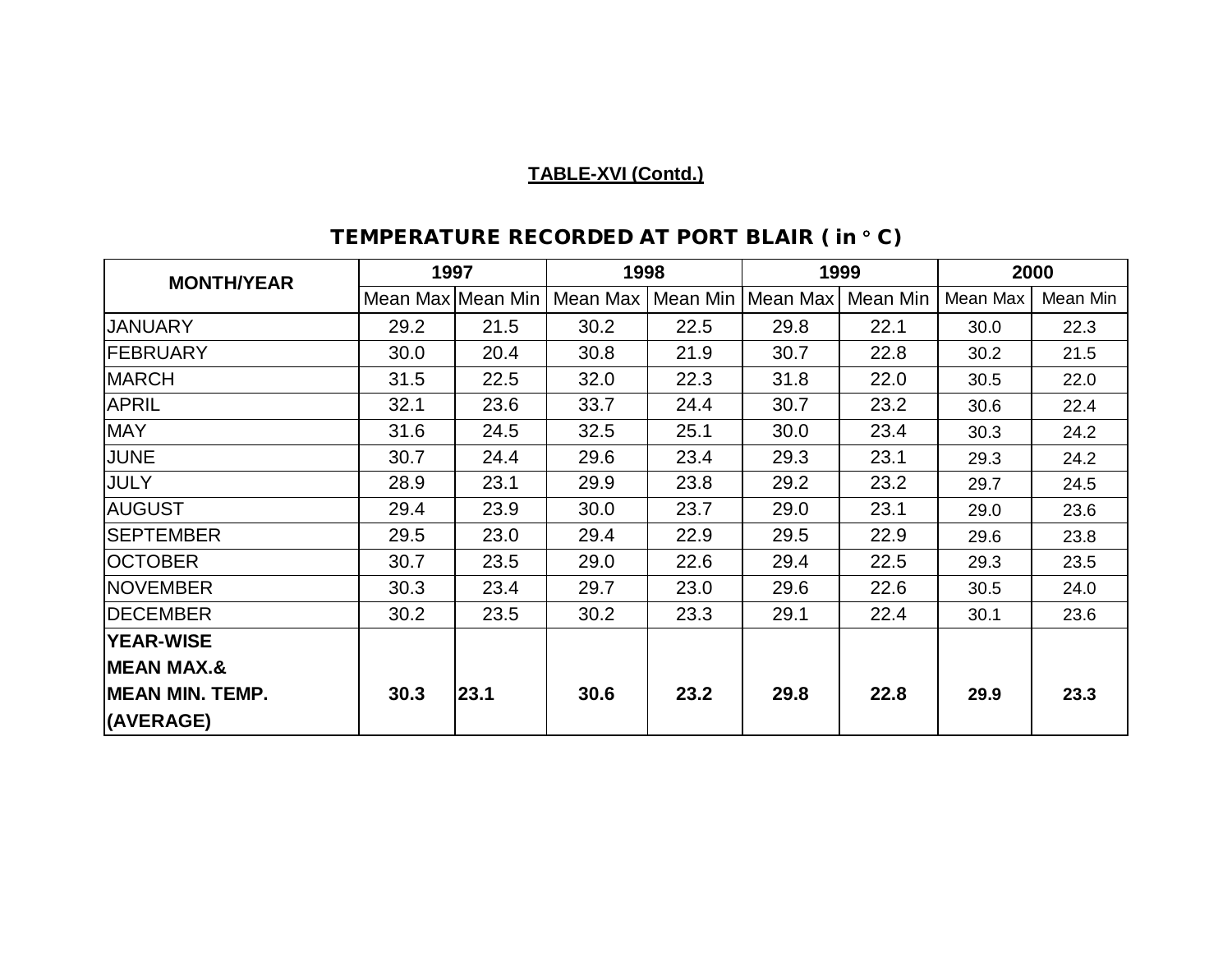| <b>MONTH/YEAR</b>      | 2001     |          | 2002     |          | 2003     |          | 2004     |          |  |
|------------------------|----------|----------|----------|----------|----------|----------|----------|----------|--|
|                        | Mean Max | Mean Min | Mean Max | Mean Min | Mean Max | Mean Min | Mean Max | Mean Min |  |
| <b>JANUARY</b>         | 29.5     | 22.6     | 29.9     | 23.2     | 29.9     | 22.3     | 30.5     | 24.3     |  |
| FEBRUARY               | 30.6     | 21.3     | 30.9     | 22.6     | 31.1     | 23.0     | 30.3     | 22.7     |  |
| <b>MARCH</b>           | 31.2     | 22.9     | 32.0     | 23.2     | 31.6     | 24.0     | 31.7     | 23.3     |  |
| <b>APRIL</b>           | 32.5     | 24.6     | 32.8     | 24.1     | 32.1     | 24.5     | 33.5     | 25.0     |  |
| <b>MAY</b>             | 30.2     | 23.3     | 30.9     | 24.3     | 31.3     | 25.6     | 30.3     | 24.6     |  |
| <b>JUNE</b>            | 29.7     | 24.9     | 30.0     | 24.2     | 30.2     | 25.1     | 29.4     | 24.6     |  |
| <b>JULY</b>            | 29.8     | 24.2     | 29.6     | 24.0     | 28.7     | 23.8     | 29.4     | 24.1     |  |
| <b>AUGUST</b>          | 29.3     | 23.8     | 29.3     | 23.6     | 29.3     | 24.5     | 29.3     | 24.6     |  |
| <b>SEPTEMBER</b>       | 29.9     | 23.3     | 29.1     | 23.0     | 29.6     | 24.0     | 29.7     | 24.0     |  |
| <b>OCTOBER</b>         | 29.9     | 23.4     | 30.7     | 23.3     | 29.9     | 23.9     | 30.2     | 24.2     |  |
| NOVEMBER               | 29.7     | 23.7     | 30.1     | 23.5     | 31.3     | 24.9     | 31.0     | 24.8     |  |
| <b>DECEMBER</b>        | 29.8     | 23.4     | 30.1     | 23.3     | 29.9     | 24.4     | 30.4     | 24.2     |  |
| <b>YEAR-WISE</b>       |          |          |          |          |          |          |          |          |  |
| <b>MEAN MAX.&amp;</b>  |          |          |          |          |          |          |          |          |  |
| <b>MEAN MIN. TEMP.</b> | 30.2     | 23.5     | 30.5     | 23.5     | 30.4     | 24.2     | 30.5     | 24.2     |  |
| (AVERAGE)              |          |          |          |          |          |          |          |          |  |